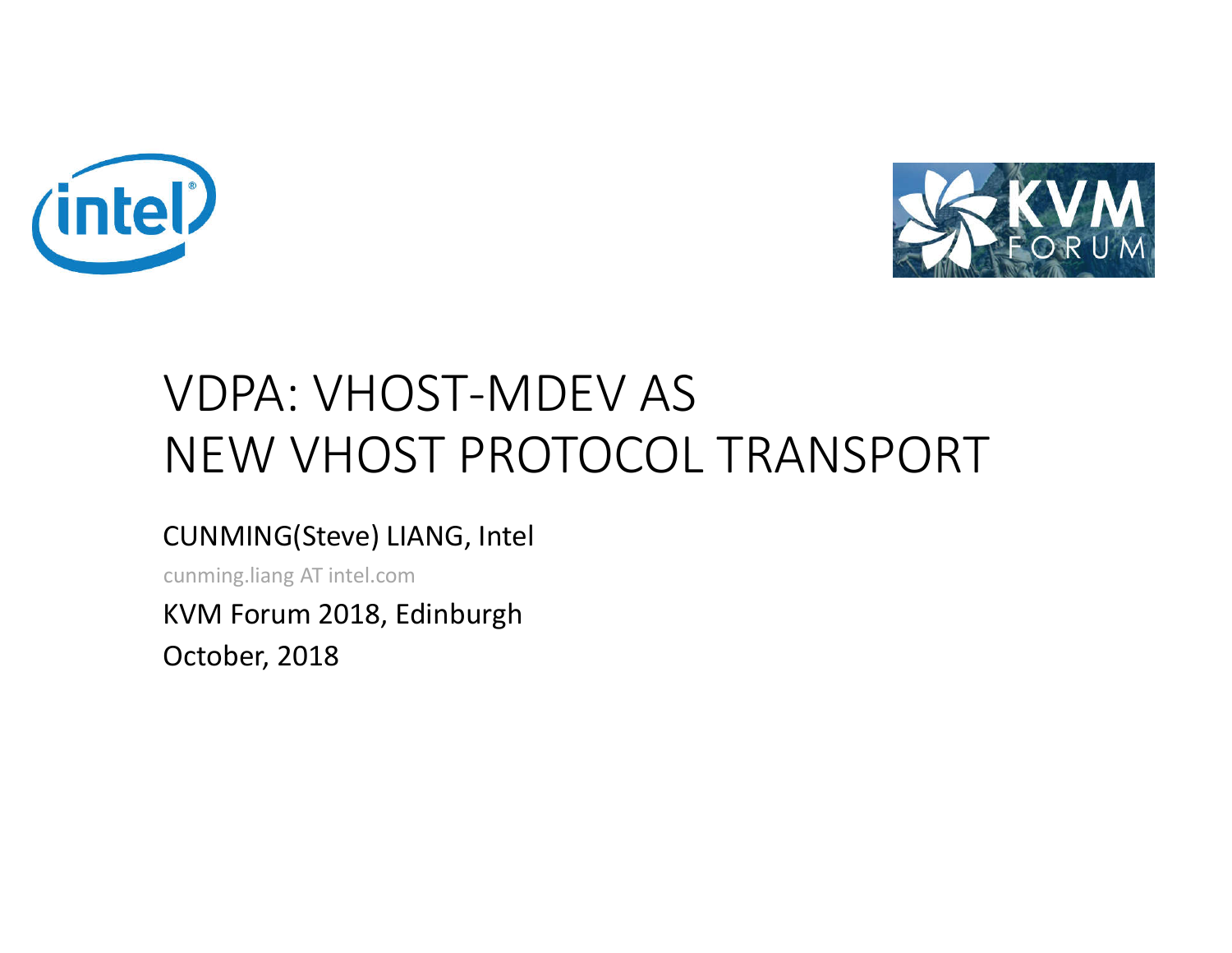# Background

Oct. 26, 2018 Contract Contract Contract Contract Contract Contract Contract Contract Contract Contract Contract Contract Contract Contract Contract Contract Contract Contract Contract Contract Contract Contract Contract C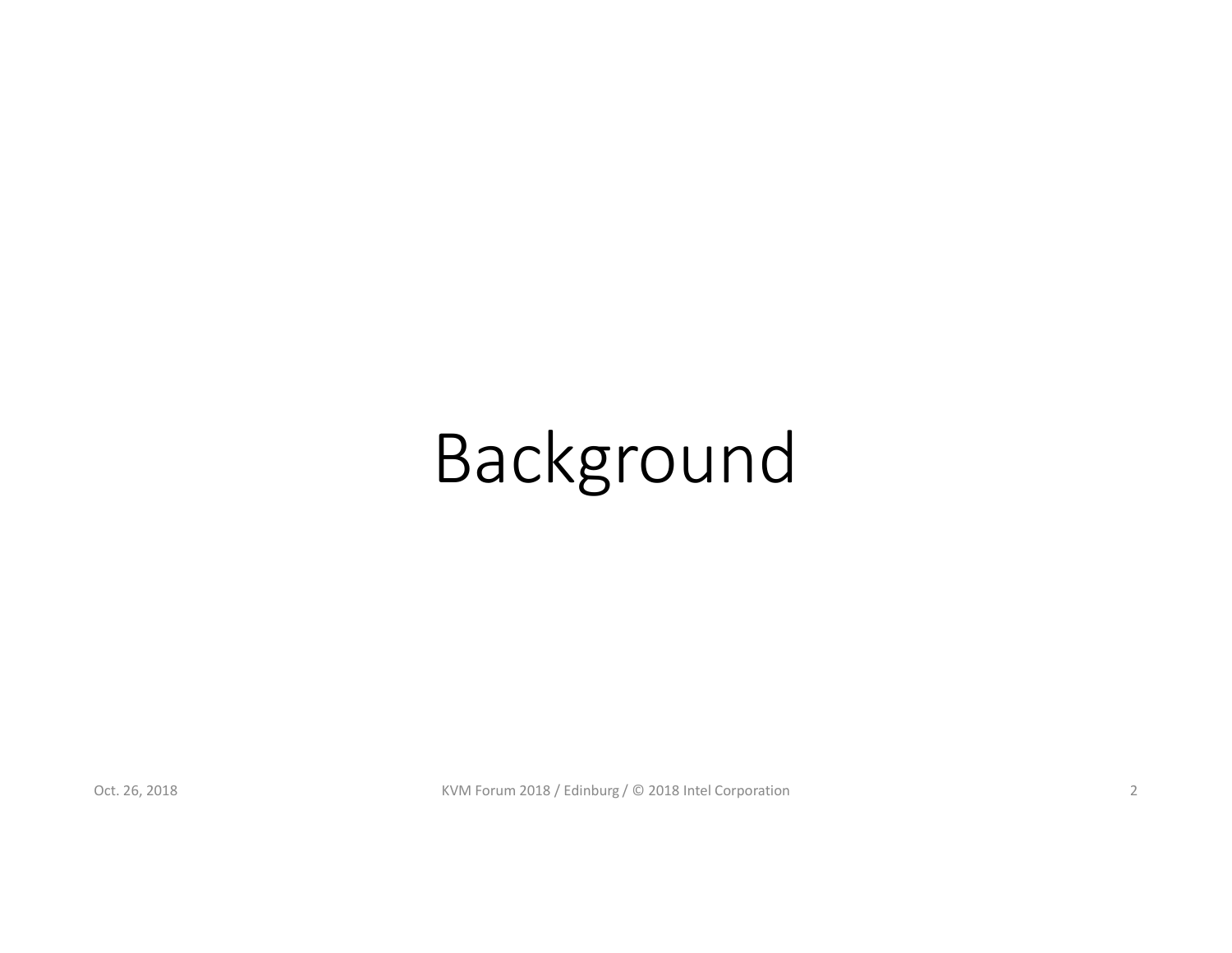## VISION: NFV NEXT-GEN VIRTUAL END POINT

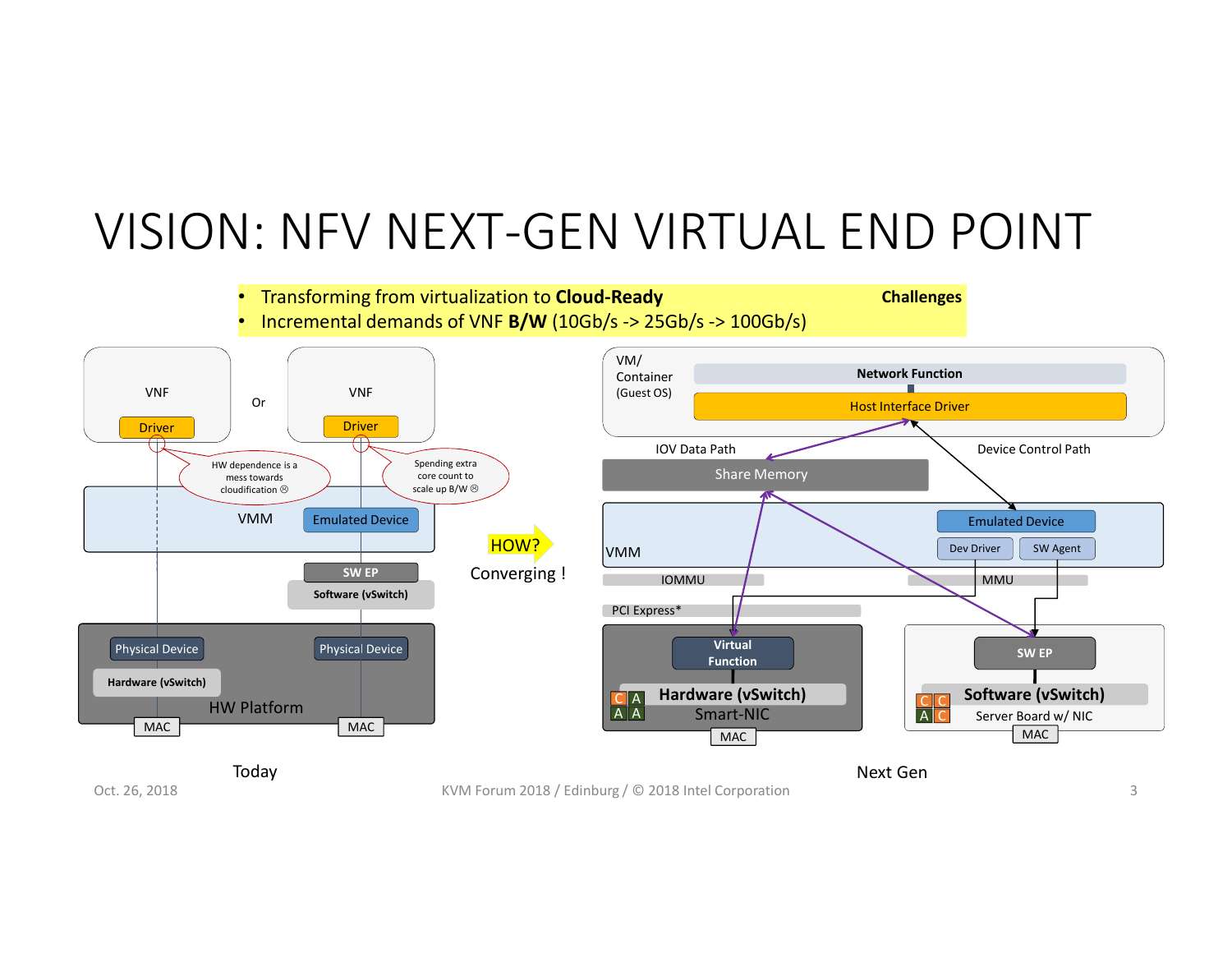## VHOST DATA PATH ACCELERATION

- Direct Virtio IOV I/O device read/write directly from/to the VM memory, performs like device assignment
- VDPA enables direct I/O to guest over a standard virtio device being emulated
- Benefits:
	- Device pass-thru equivalent packet rate
	- Live migration support
	- Unmodified virtio driver on uest
- DPDK 18.05, QEMU 3.0 as Pilot
	- Effort remains on vIOMMU supporting

http://lists.nongnu.org/archive/html/qemu-devel/2018-09/msg02216.html

https://dpdksummit.com/Archive/pdf/2017Asia/DPDK-China2017-LiangWang-A-Better-Virtio-towards-NFV-Cloud.pdf https://www.linux-kvm.org/images/8/87/KVM17vDPA-v4\_0.pdf

https://www.dpdk.org/wp-content/uploads/sites/35/2018/09/xiao-wang-DPDK\_Summit18\_vDPA\_for\_vhost\_acceleration-v4.pptx

Oct. 26, 2018 **Same Contract Automobile Contract Automobile Contract Automobile Automobile Automobile Automobile A** 



Virtio Direct IOV by VDPA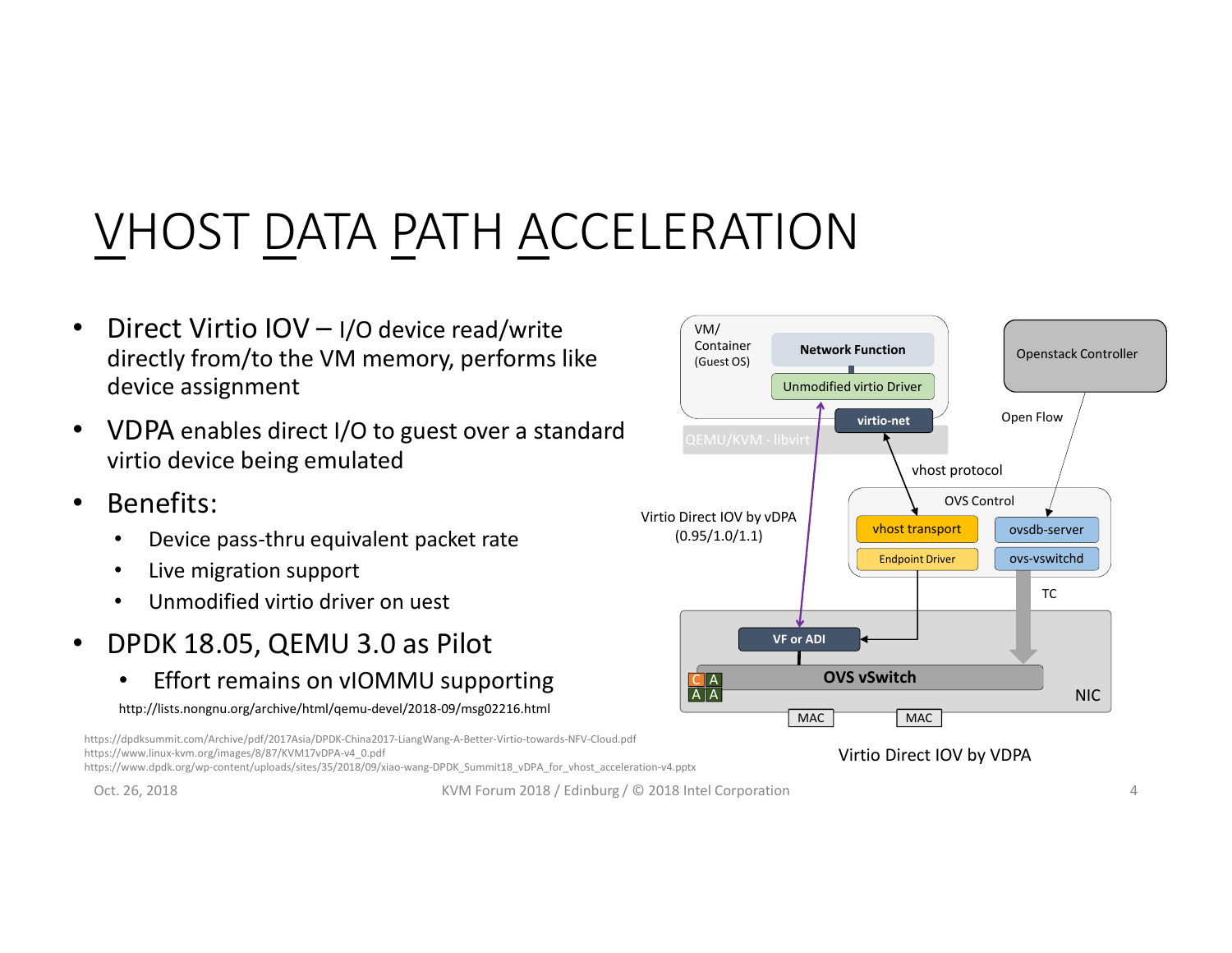## HOW IT WORKS IN DPDK

- Add selective data path support in vhost-user library
- Associate device driver with vhost socket
- Attach with vswitch as port representor
- Being capable fallback to S/W data path



Oct. 26, 2018 KVM Forum 2018 / Edinburg / © 2018 Intel Corporation 5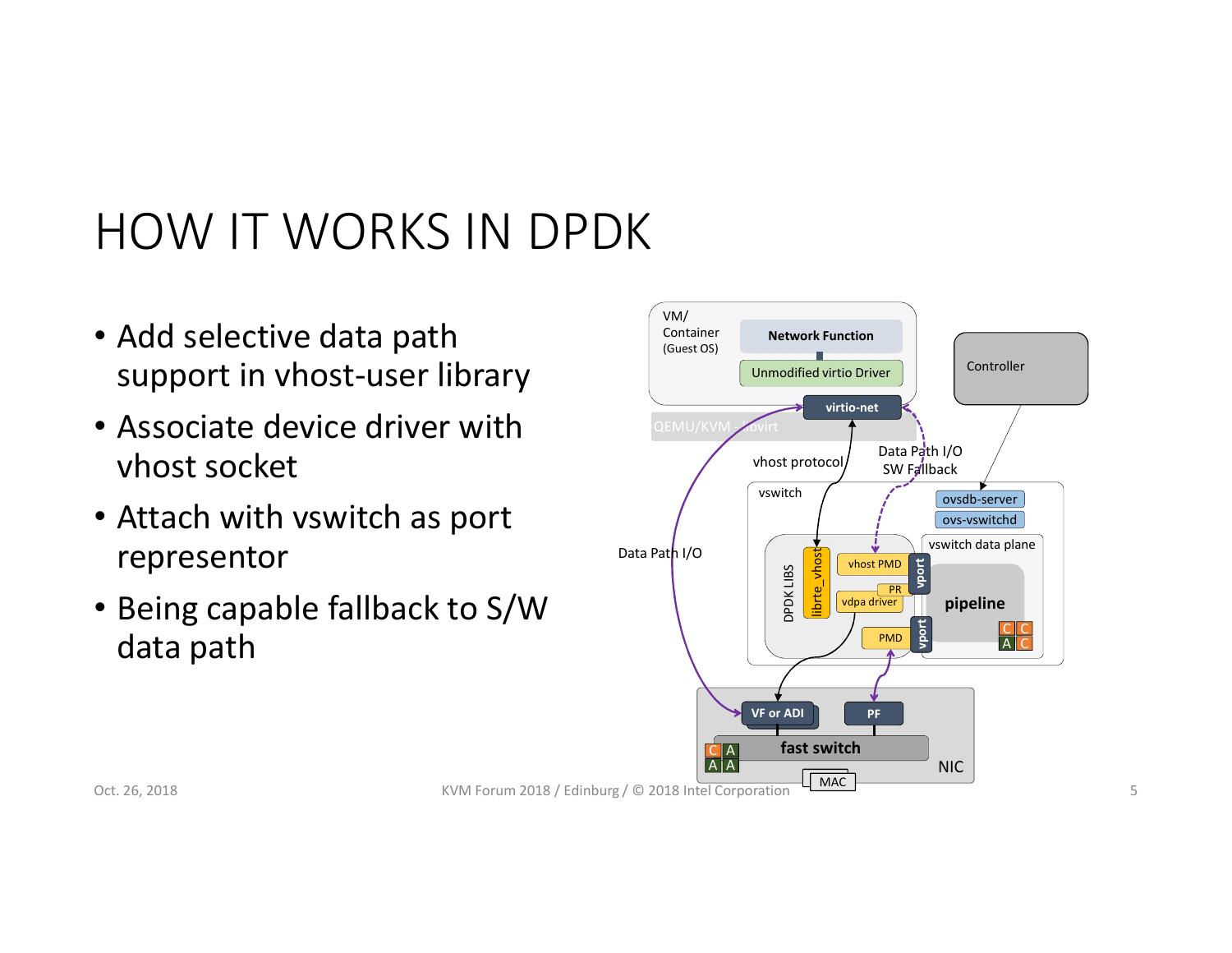## HUM, WHY NOT JUST PASS-THRU VIRTIO

- VDPA is Not Device Pass-thru
	- CANNOT live migrate from S/W backend to H/W and vice versa
	- CANNOT support stock VM using 0.95 w/ PIO
	- Any SPEC. change MAY impact more for large size H/W surface
	- Host endpoint CANNOT have more features than Guest endpoint
	- Lock H/W interface on VIRTIO is NOT Win-Win with IHVs
- VDPA is Not Vendor Specific
	- Min prerequisite is following SPEC. defined vring layout & operation
	- Optimal choice is supporting SPEC. defined doorbell
	- Even H/W specific design follows backend design interface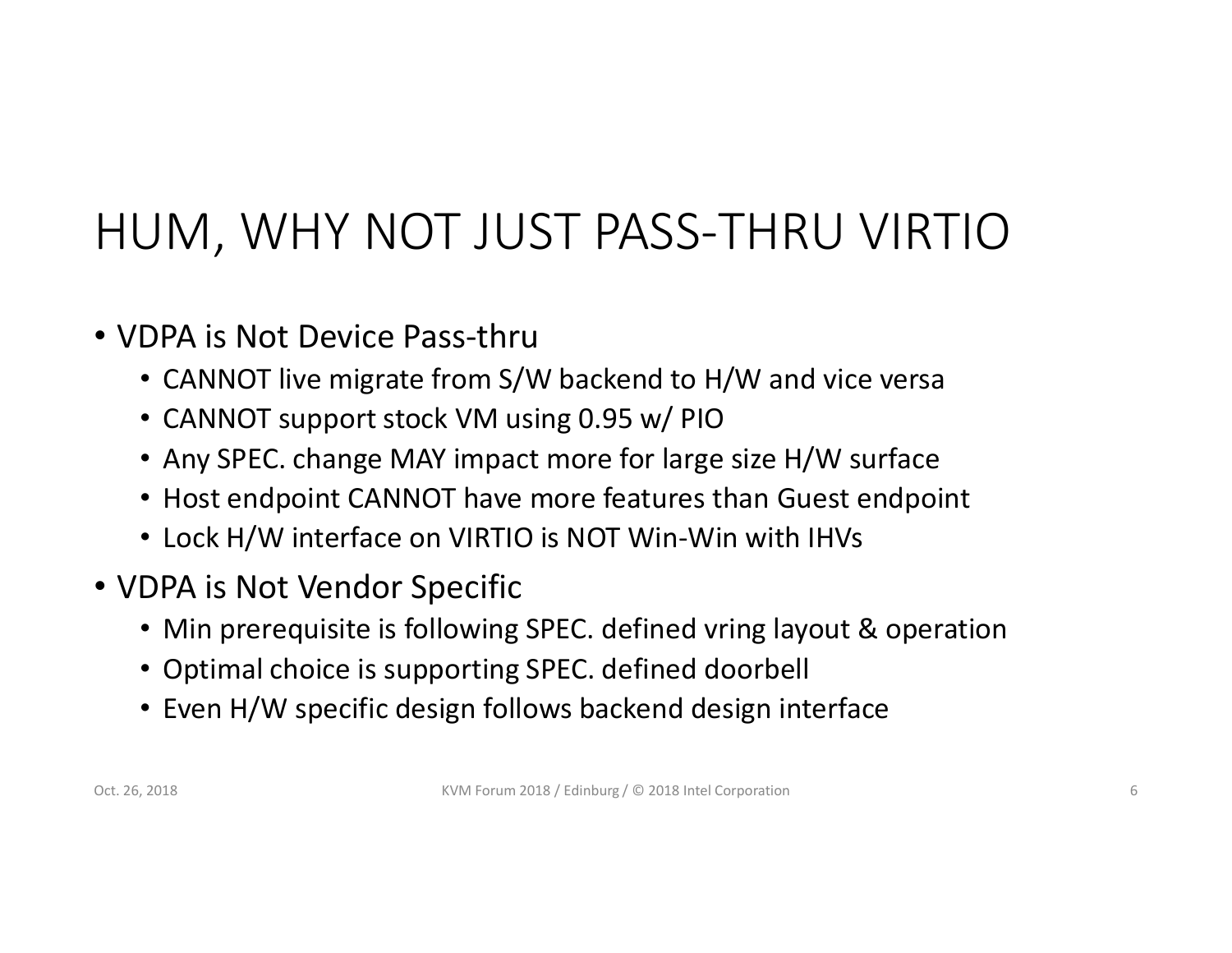### Data Path effort is not in today's agenda

### Focus on the way to construct data path

Oct. 26, 2018 **Same Contract Automobile Contract Automobile Contract Automobile Contract Automobile Contract Automobile Contract Automobile Contract Automobile Contract Automobile Contract Automobile Contract Automobile Co**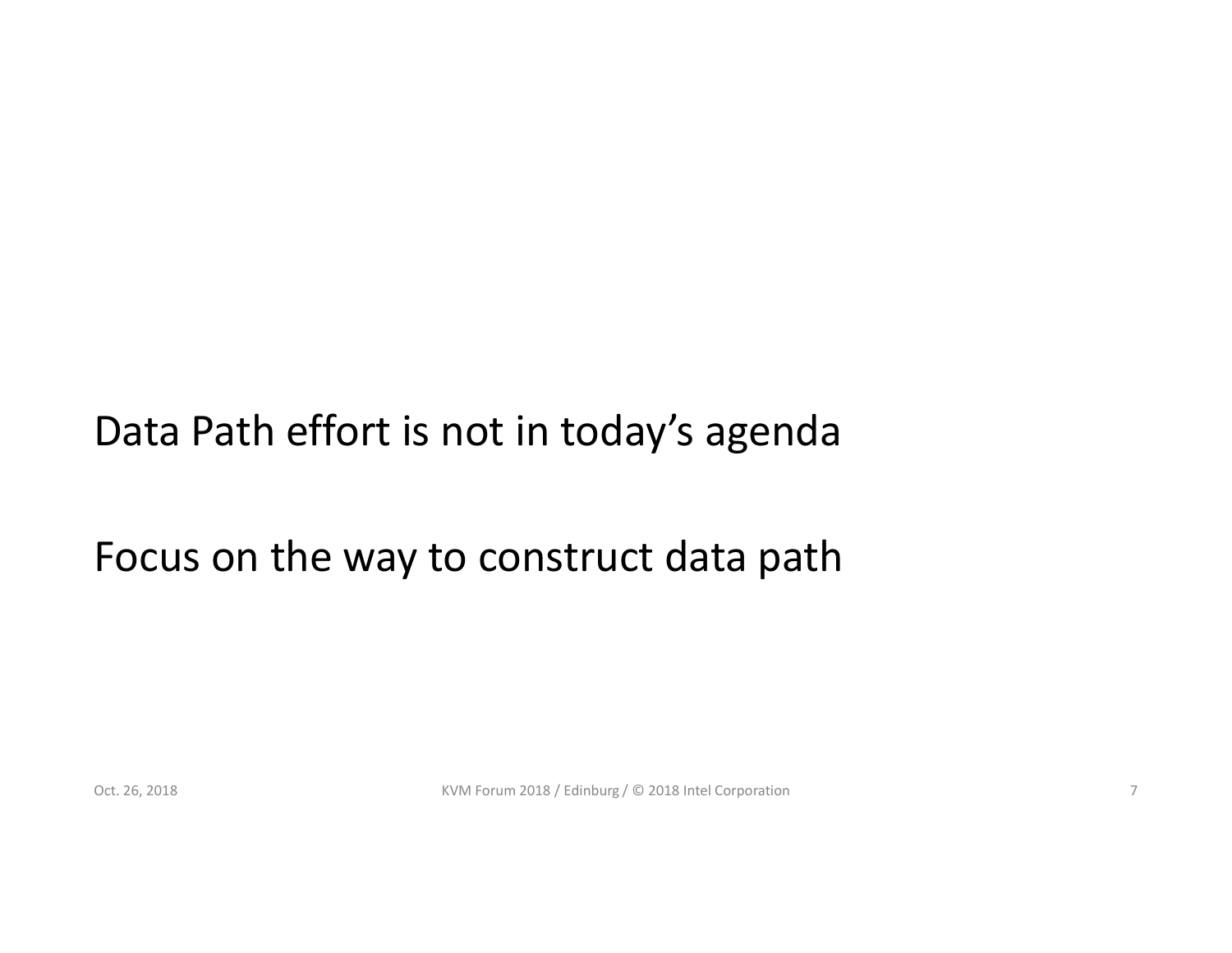# PROBLEM & PROPOSAL

Oct. 26, 2018 Contract Contract Contract Contract Contract Contract Contract Contract Contract Contract Contract Contract Contract Contract Contract Contract Contract Contract Contract Contract Contract Contract Contract C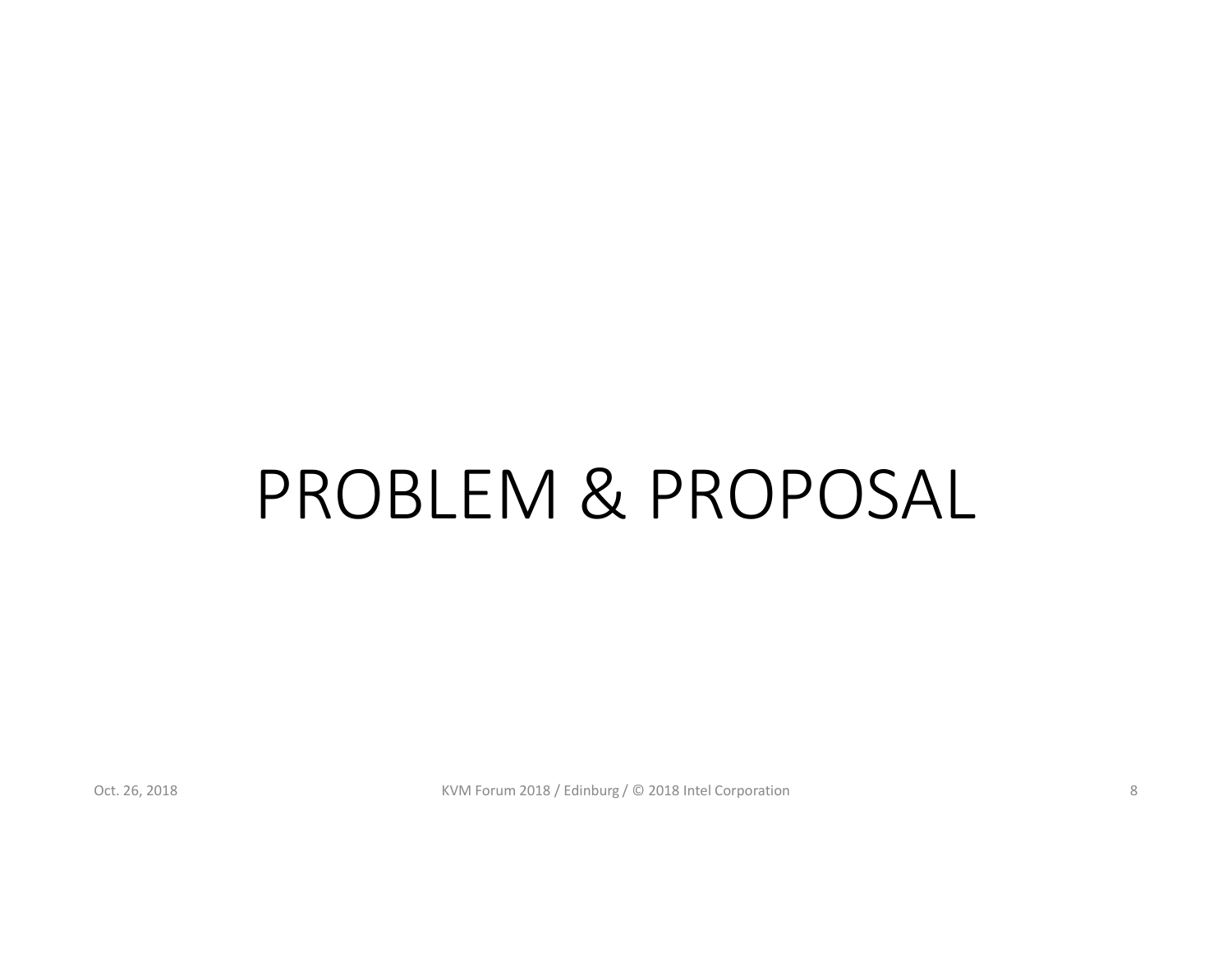## WHAT ABOUT DATA PLANE SEPARATION

- Entire data plane separate to discrete system on card
- VMM emulates machine but no longer supply I/O
- Needs intermediate to connect vhost CMD/MSG and device driver



Oct. 26, 2018 **Example 2018** KVM Forum 2018 / Edinburg / © 2018 Intel Corporation Proportion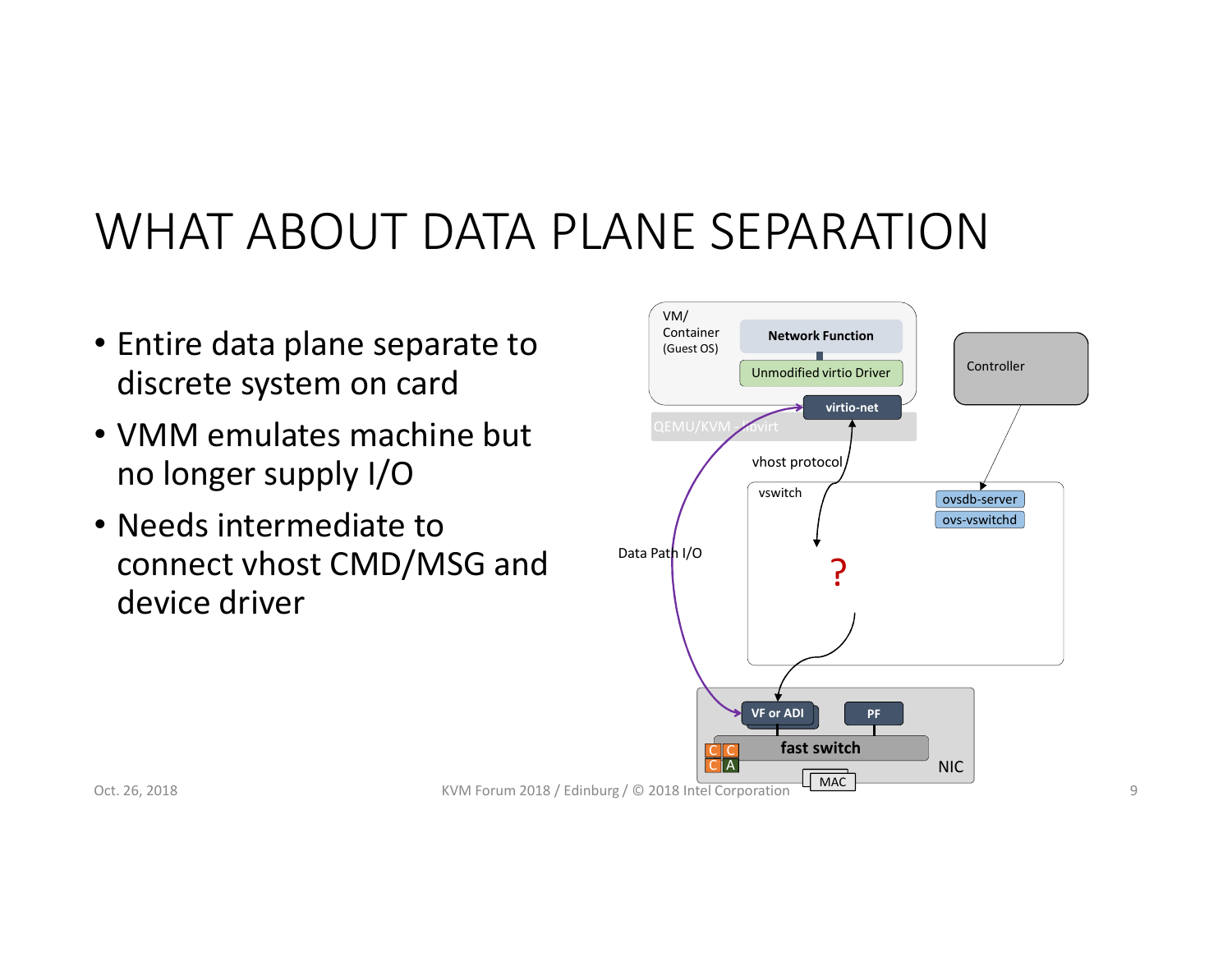## REVISIT VDPA DEVICE ABSTRACTION



### • Different Device Interface

- Not always exact virtio like
- Needs backend device abstraction
- vhost + vfio = vhost-vfio
	- vhost: natural backend abstraction
	- vfio: unified device control for QEMU
- Consolidate direct virtio around vhost
	- Remains decoupling frontend/backend
	- Remains diverse backend adaption

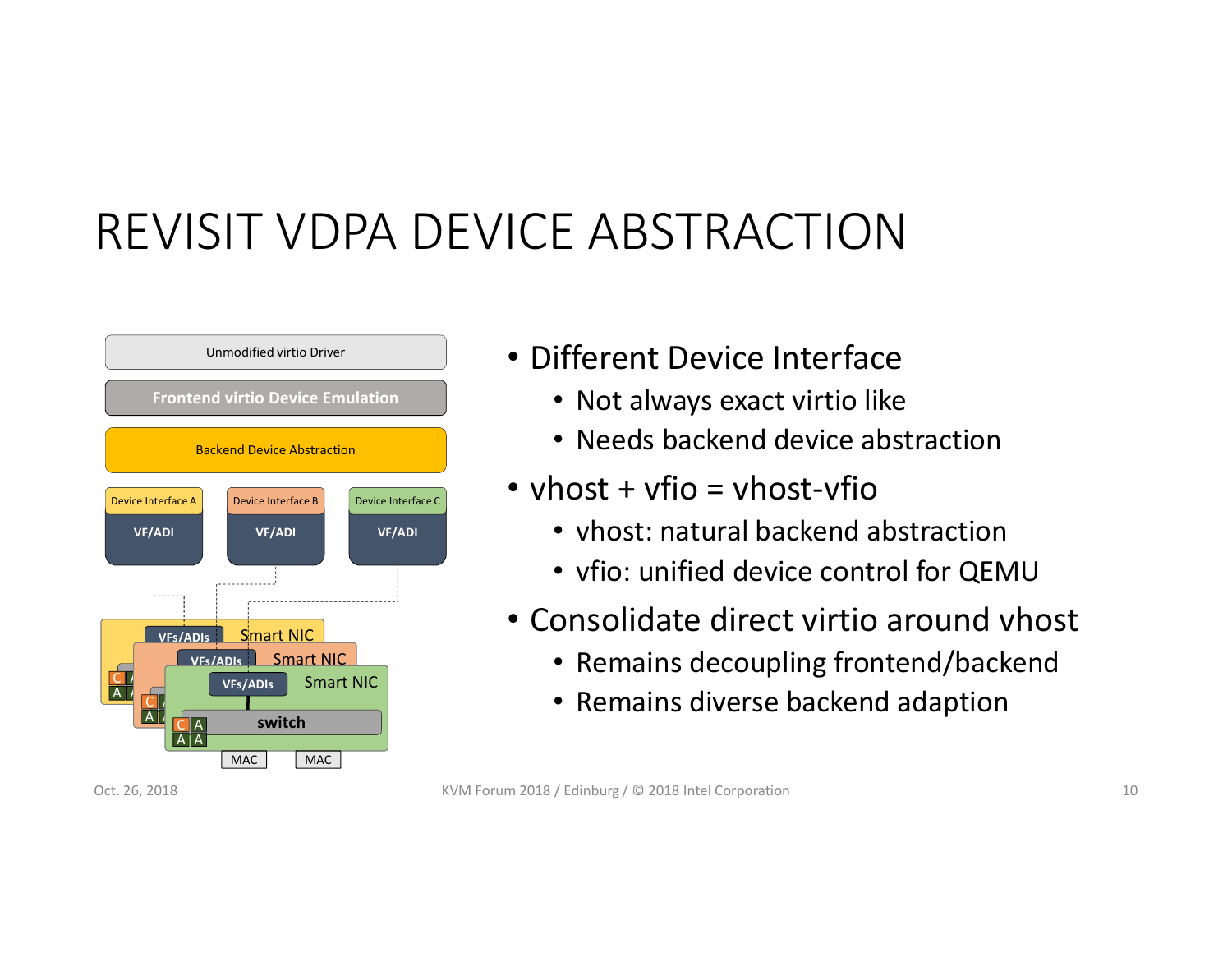## MDEV BASED H/W VHOST BACKEND



- QEMU: vfio-pci w/ quirks
	- Good for almost similar virtio device interface

### But what about

- Other device interface
- Control separation on the host
- Host features beyond guest virtio device
- Kernel: vhost message over vhost-vfio
	- Reducing virtio spec. change impact
	- Independent with virtio emulation device
	- Avoid introducing IHV drivers in QEMU
	- Max flexibility on the hardware design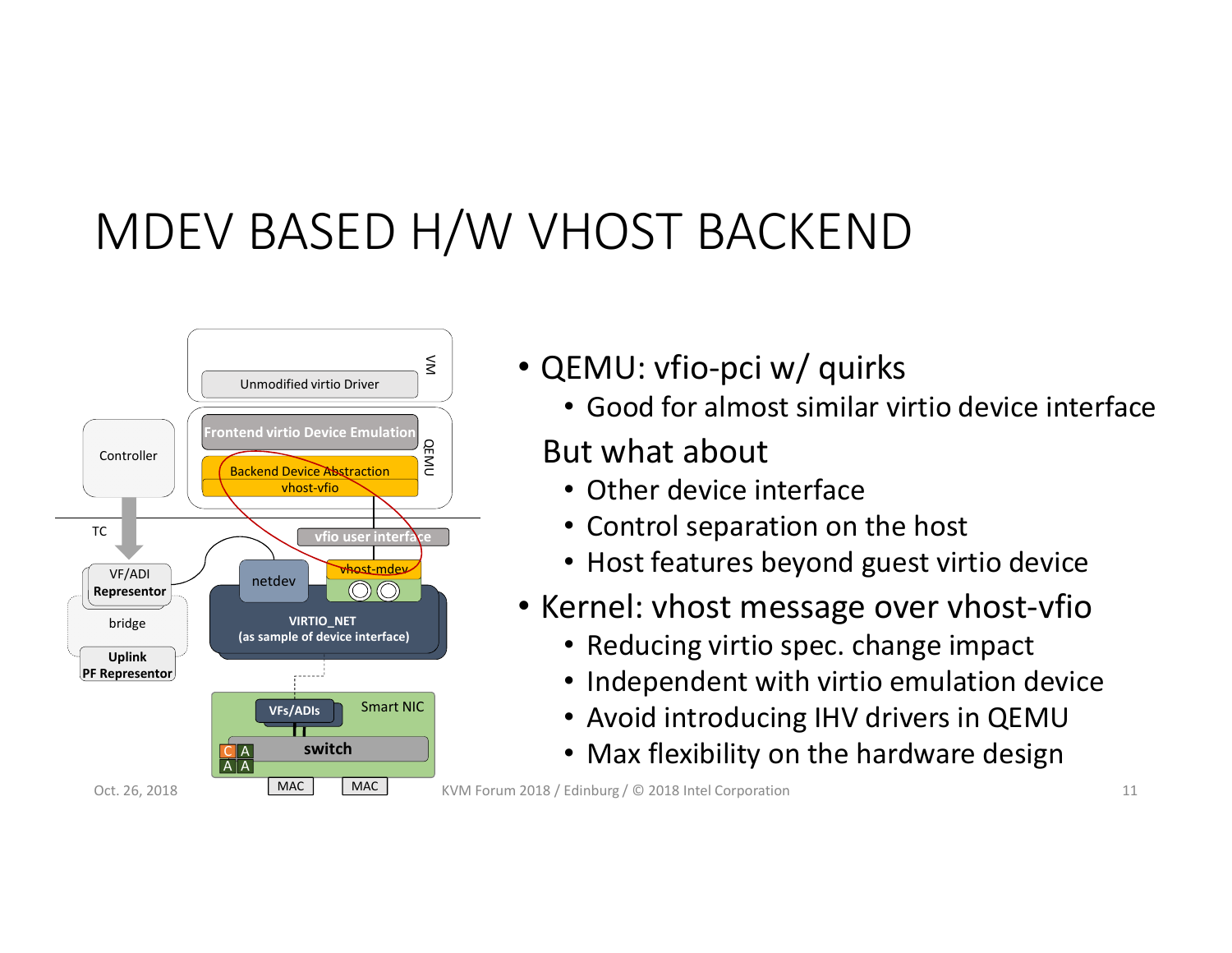# DEEP DIVE

Oct. 26, 2018 **KVM Forum 2018 / Edinburg / © 2018 Intel Corporation** 12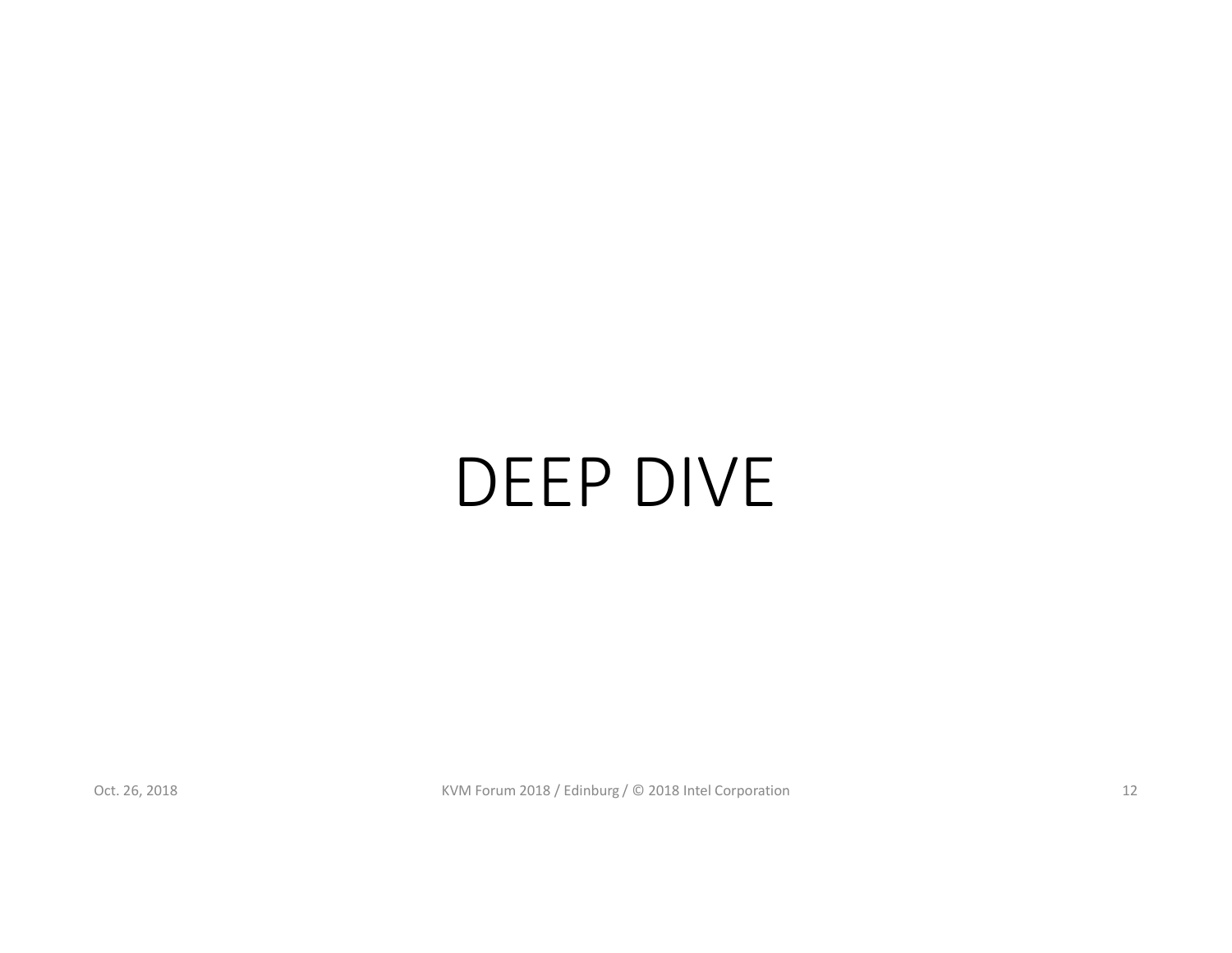## INTRODUCING NEW NET CLIENT

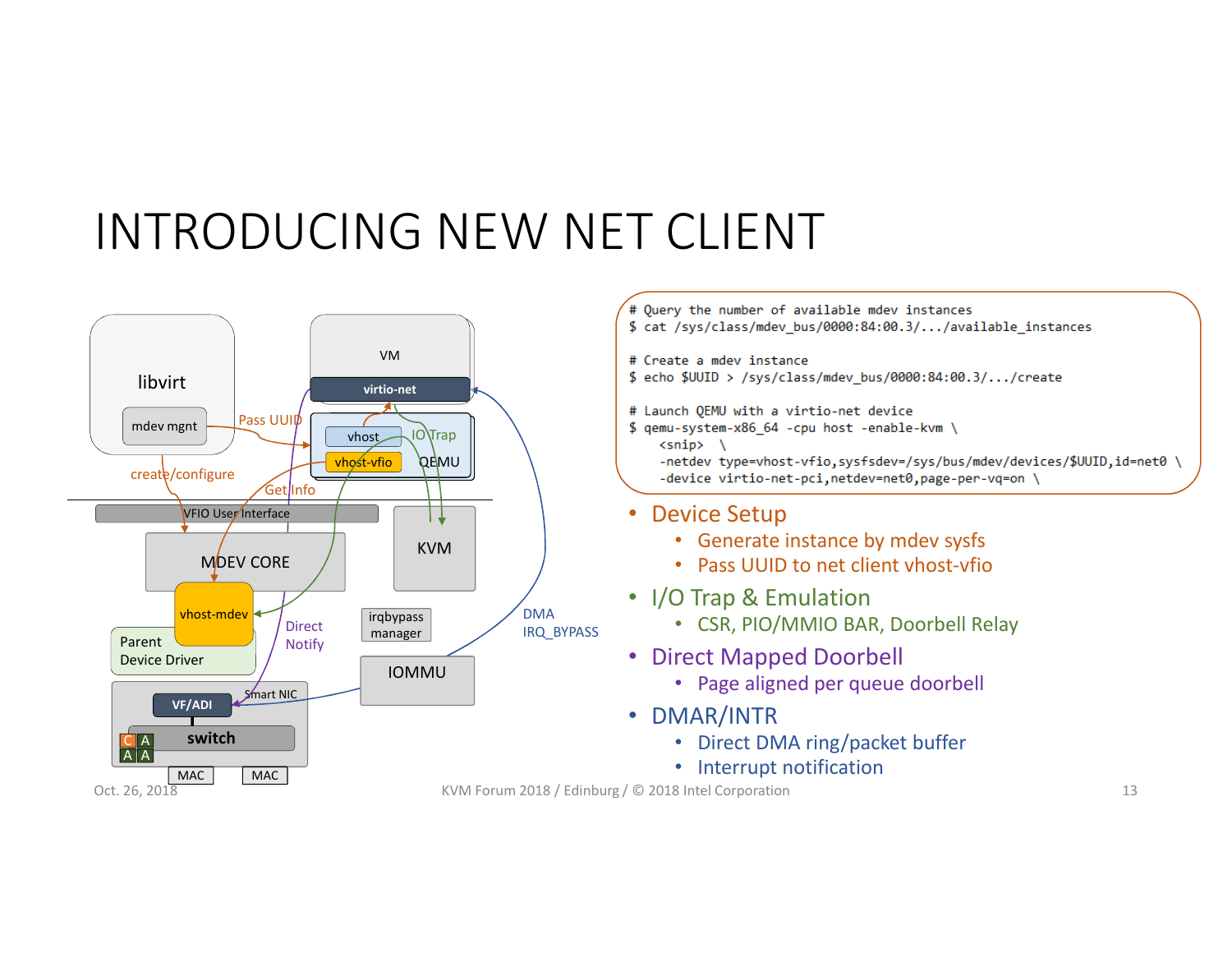## VHOST-MDEV DEVICE LAYOUT



Oct. 26, 2018 **State 2018** KVM Forum 2018 / Edinburg / © 2018 Intel Corporation **14** And 2018 **Conserversion** 14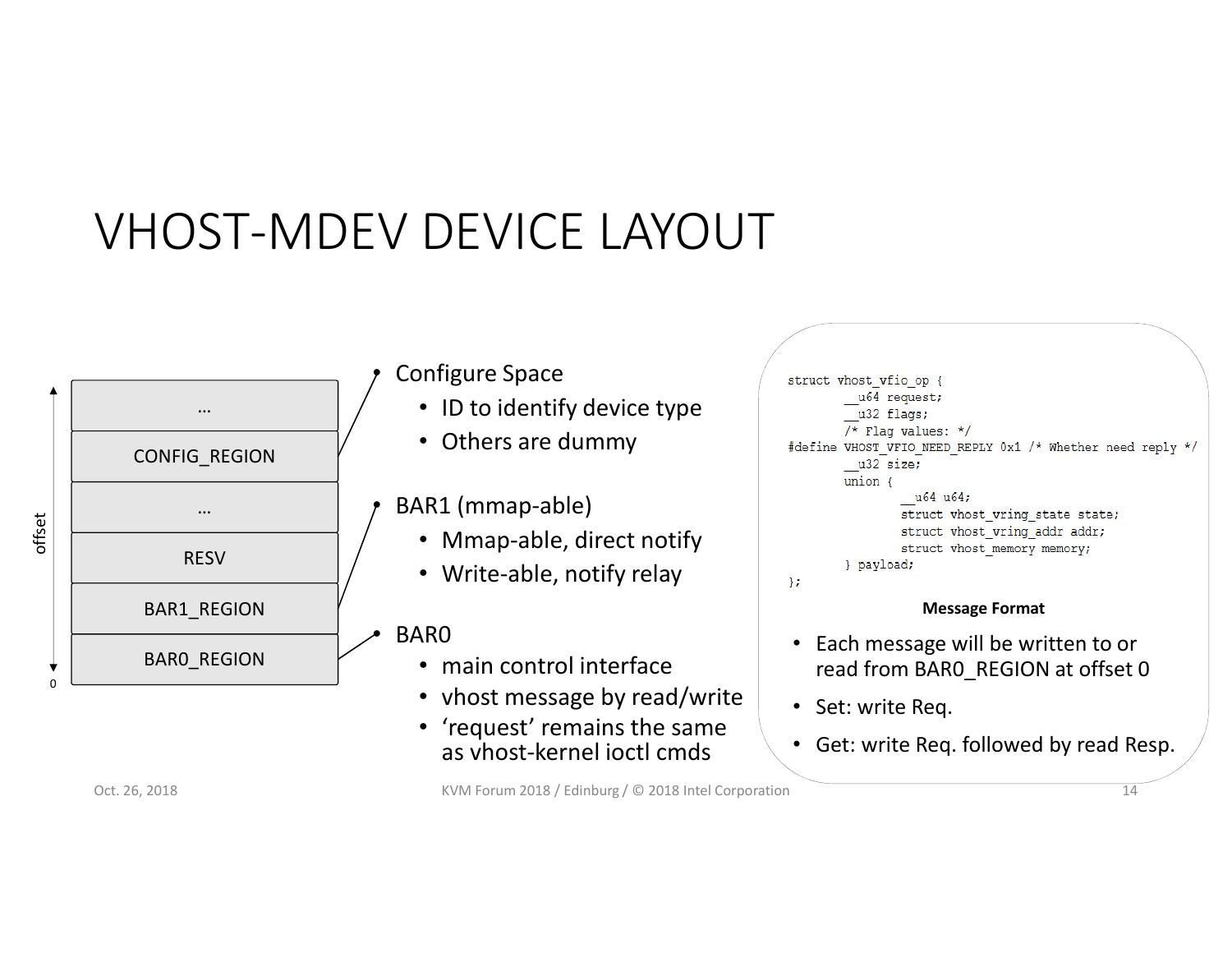## GENERIC VHOST DEVICE EMULATION



- Needs to impl mdev parent ops<sub>(.create/.remove)</sub>
- mdev parent calls alloc()/free() to populate mdev instances
- Other mdev ops<sub>(.read/.write/.ioctl/.mmap/.open/.release)</sub> have been provided by vhost helpers
- vdpa device  $ops_{(start,\dots/notify)}$  is called by the generic vhost mdev emulation

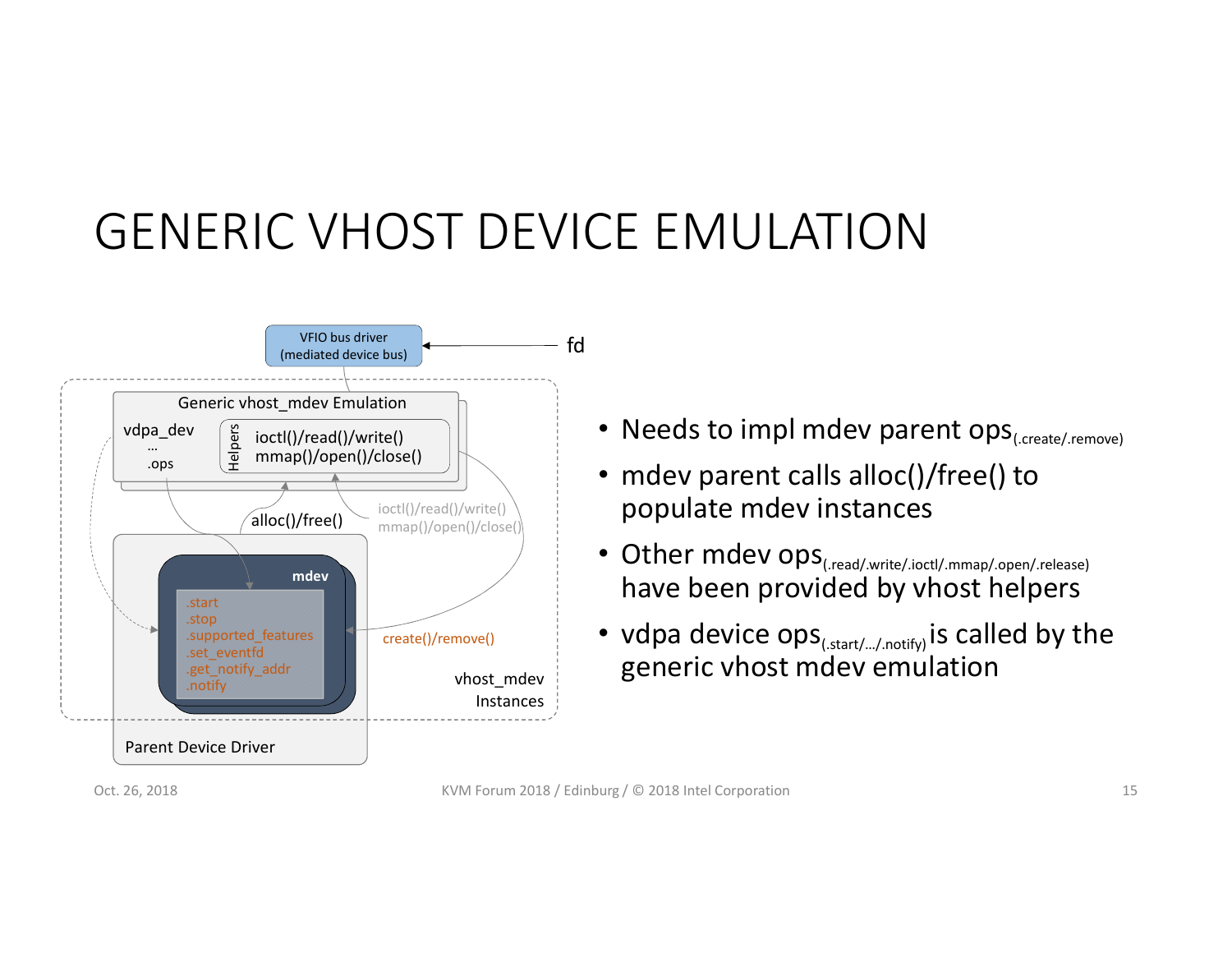## DMA & Interrupt



#### DMA

- VFIO DMA ioctl API is used to remap memory
- vfio/mdev: IOMMU aware mediated device https://lkml.org/lkml/2018/10/12/225

#### Interrupt

- VFIO interrupt ioctl API is used to setup device interrupts
- VFIO IRQ eventfd associate with IRQFD
- IRQ Bypass Manager to connect Prod/Cons
- VFIO PCI MSIX IRQ INDEX in the 1st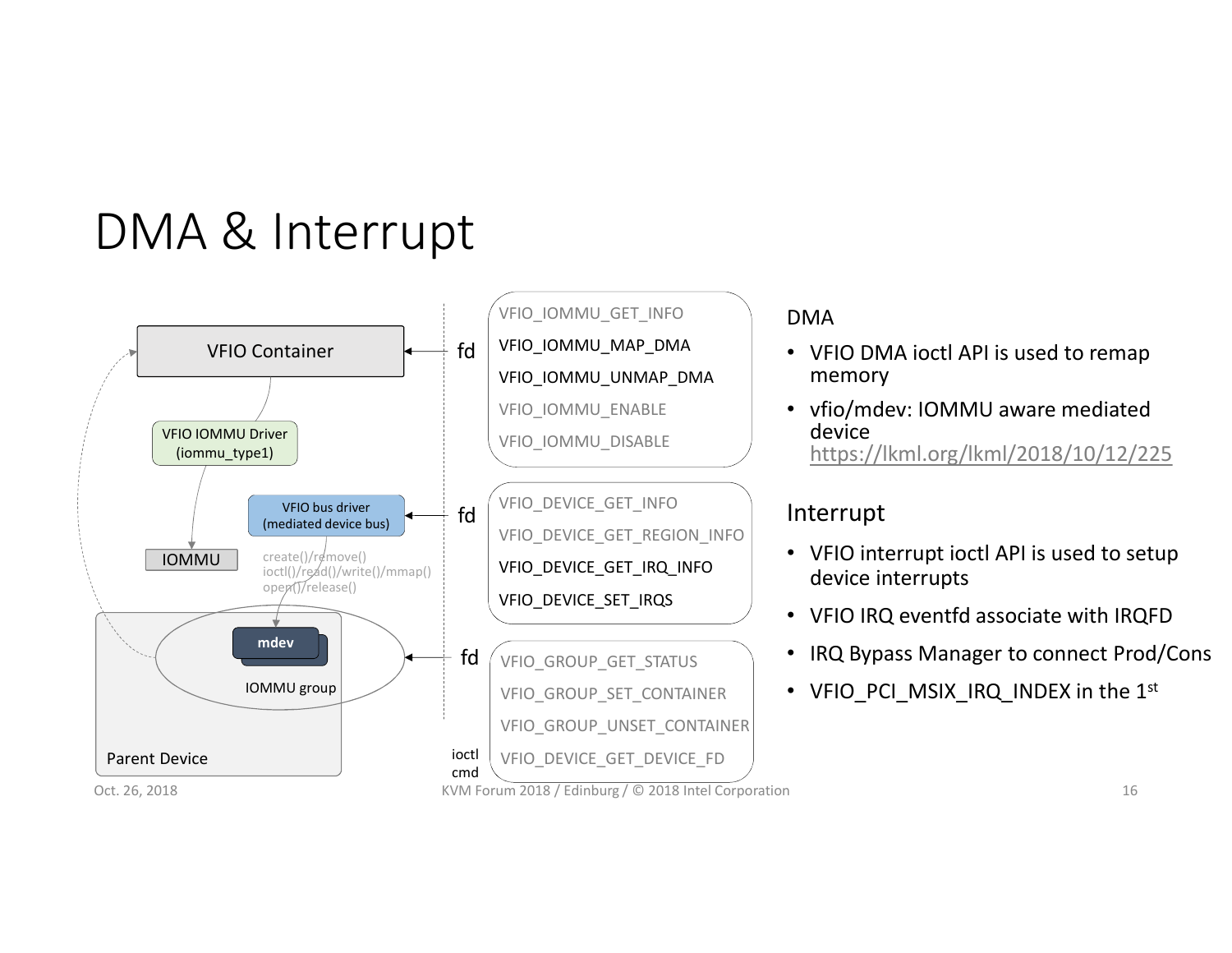## Status & Plan

- Key Developers
	- TIWEI BIE (tiwei.bie AT intel.com)
	- XIAO WANG (xiao.w.wang AT intel.com)
- Kernel RFC Patch https://lwn.net/Articles/750770/

#### • QEMU RFC Patch https://patchwork.ozlabs.org/patch/984764/ https://patchwork.ozlabs.org/patch/984765/

#### • Next Step: a Sample Parent Device Driver to use mdev-vhost

- virtio-net device to support mdev-vhost
- Welcome to DPDK-Virtio Monthly Meeting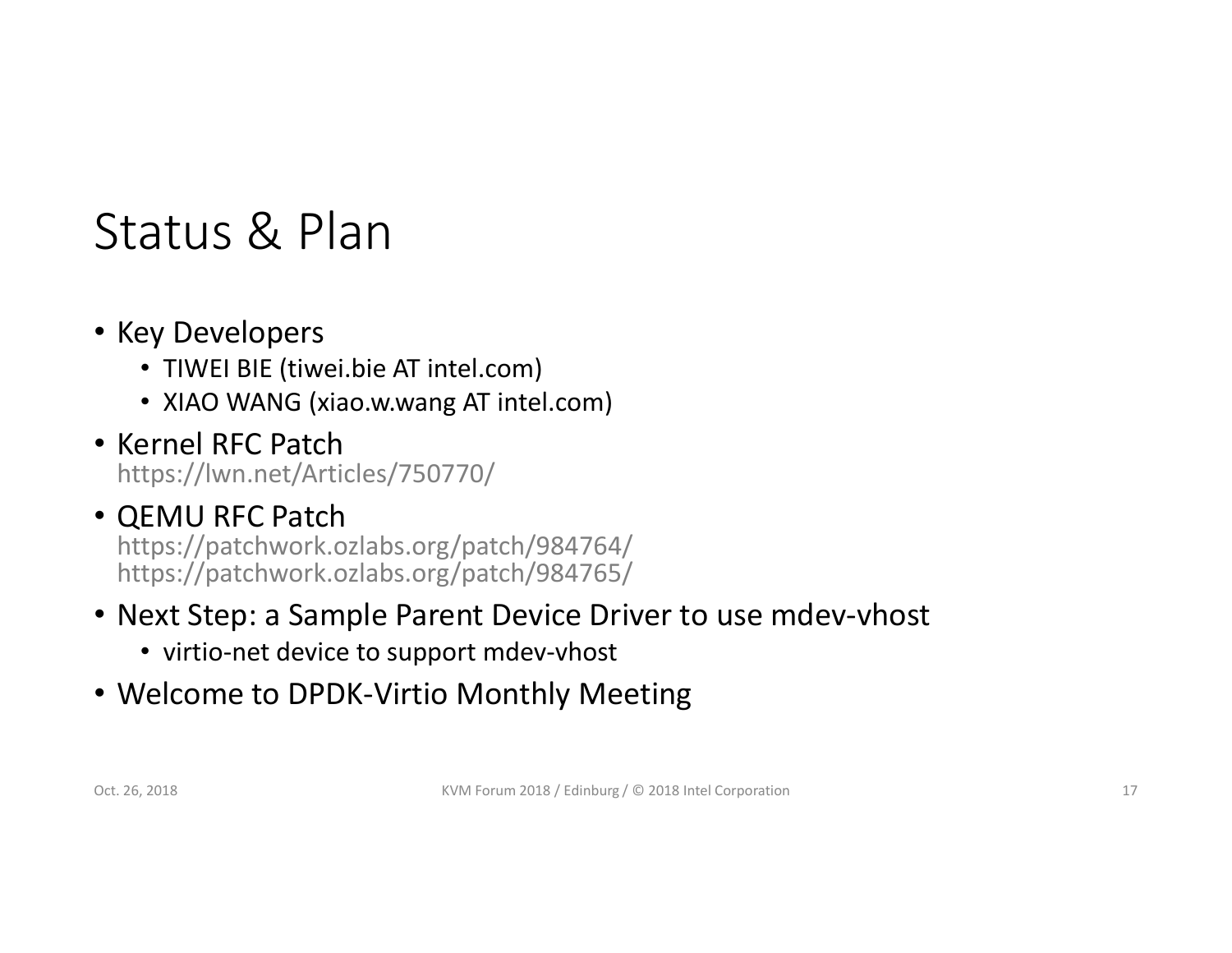## Legal Notices & Disclaimers

- Intel technologies' features and benefits depend on system configuration and may require enabled hardware, software or service activation. Performance varies depending on system configuration. No computer system can be absolutely secure. Check with your system manufacturer or retailer or learn more at intel.com.
- Tests document performance of components on a particular test, in specific systems. Differences in hardware, software, or configuration will affect actual performance. Consult other sources of information to evaluate performance as you consider your purchase. For more complete information about performance and benchmark results, visit http://www.intel.com/performance.
- Software and workloads used in performance tests may have been optimized for performance only on Intel microprocessors. Performance tests, such as SYSmark and MobileMark, are measured using specific computer systems, components, software, operations and functions. Any change to any of those factors may cause the results to vary. You should consult other information and performance tests to assist you in fully evaluating your contemplated purchases, including the performance of that product when combined with other products. For more complete information visit http://www.intel.com/performance.
- Cost reduction scenarios described are intended as examples of how a given Intel-based product, in the specified circumstances and configurations, may affect future costs and provide cost savings. Circumstances will vary. Intel does not guarantee any costs or cost reduction.
- No license (express or implied, by estoppel or otherwise) to any intellectual property rights is granted by this document.
- Intel does not control or audit third-party benchmark data or the web sites referenced in this document. You should visit the referenced web site and confirm whether referenced data are accurate.
- © 2018 Intel Corporation. Intel, the Intel logo, and Intel Xeon are trademarks of Intel Corporation in the U.S. and/or other countries. \*Other names and brands may be claimed as property of others.

Oct. 26, 2018 Contract Contract Contract Contract Contract Contract Contract Contract Contract Contract Contract Contract Contract Contract Contract Contract Contract Contract Contract Contract Contract Contract Contract C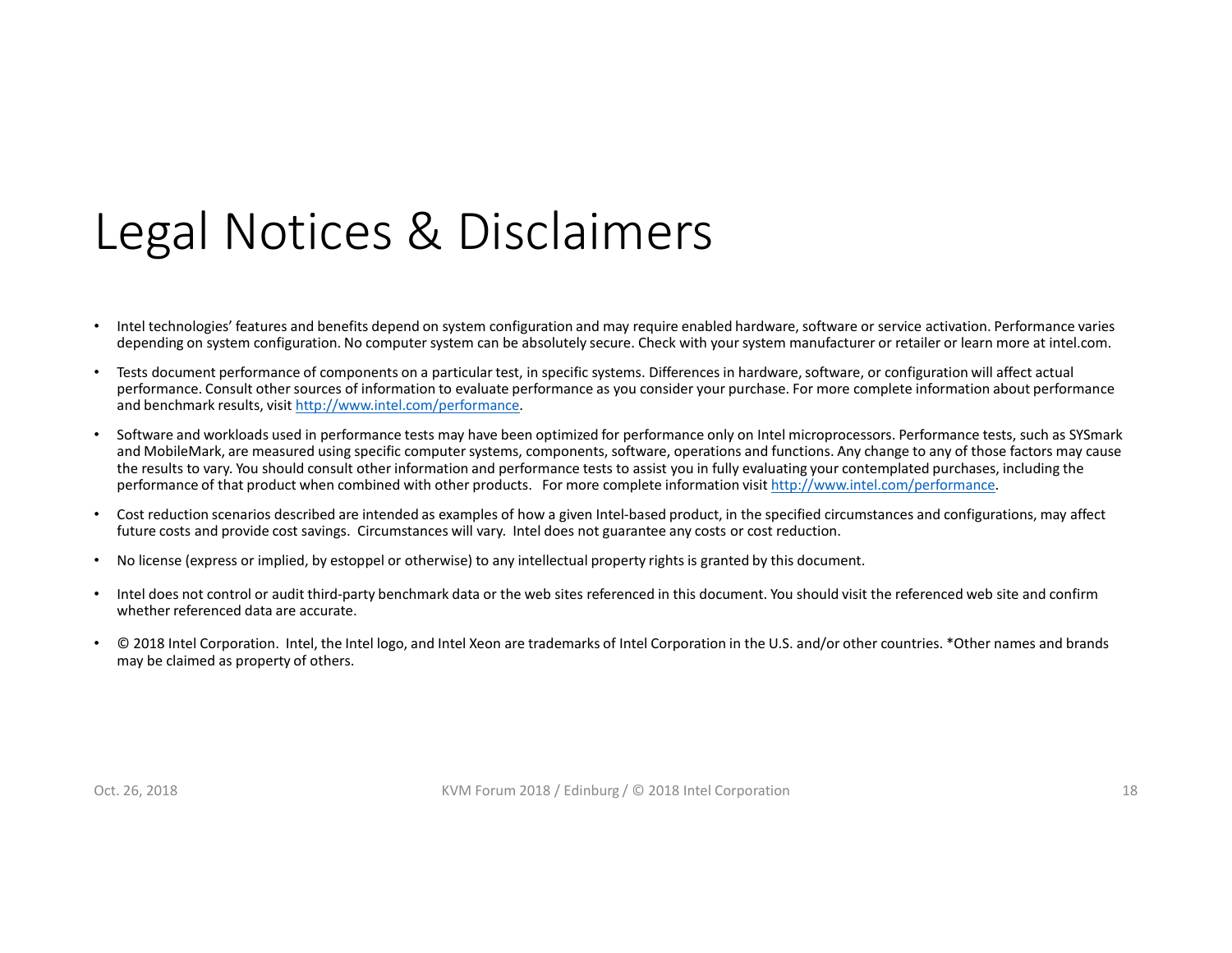## Questions?

Oct. 26, 2018 **KVM Forum 2018 / Edinburg / © 2018 Intel Corporation** 19